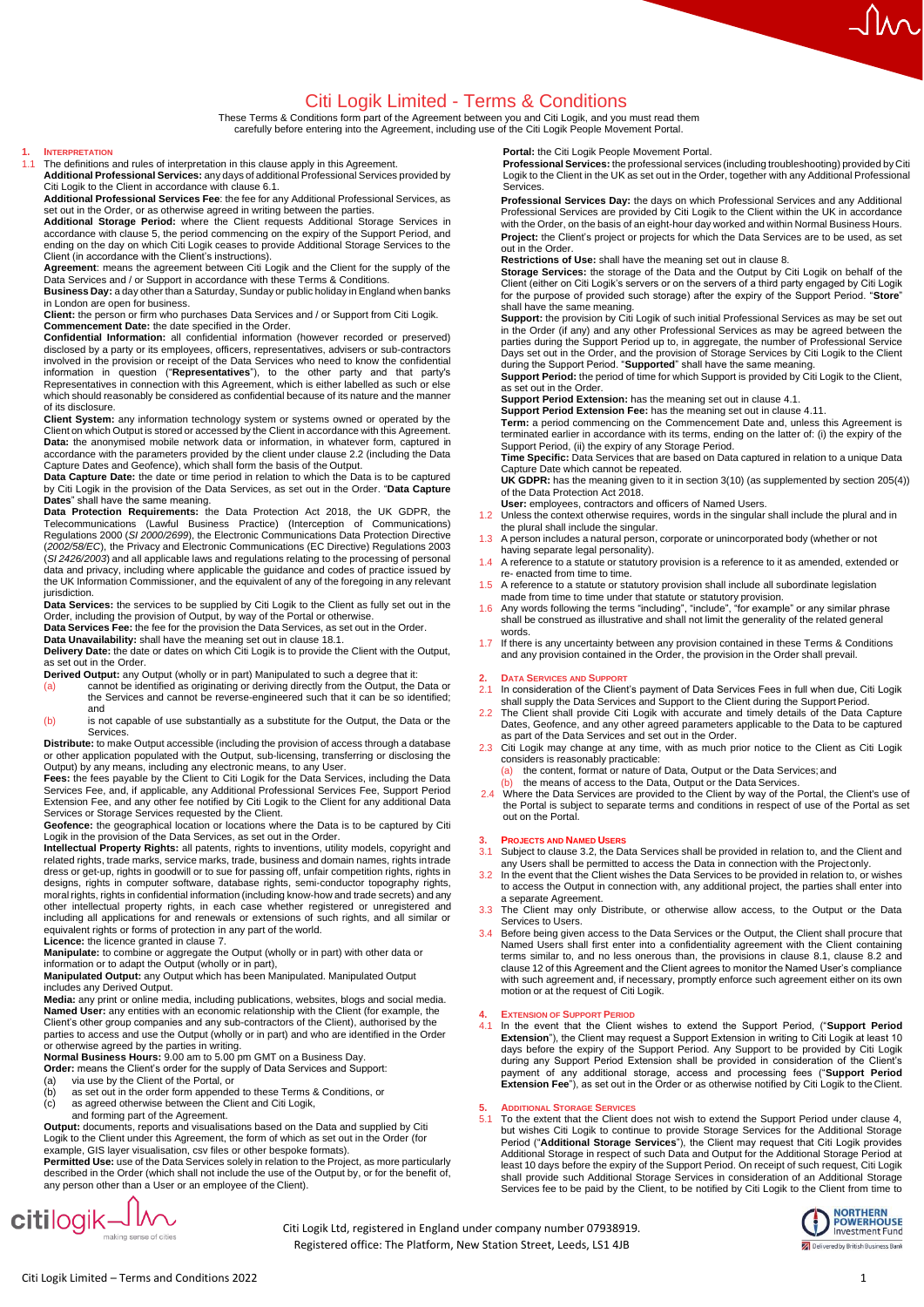#### time.

5.2 The following clauses in these Terms & Conditions shall not apply during any Additional Storage Period: Clauses 2.1 and 2.2 (Data Services), Clause 4 (Support of Data),, Clause 7 (Licence), Clause 8 (Restrictions on Use), Clause 9 (Audit), Clause 15 (Intellectual Property Rights), Clause 16.1 (Warranties), Clause 18 (Data Unavailability), Clause 19 (Sub- contracting).

## **6. ADDITIONAL PROFESSIONAL SERVICES**

To the extent that the Client wishes for Citi Logik to provide any Additional Professional Services in excess of the Client's maximum allowance of initial Professional Services Days<br>to be provided as part of the Support during the Support Period as set out in the Order, the<br>Client shall submit a written request Request, Citi Logik shall provide the Client with an estimate of the number of Professional Service Days required to perform such Additional Professional Services. If the Client wishes to proceed with suchAdditional Professional Services on the basis of Citi Logik's estimate, Citi Logik and the Client shall execute a statement of work setting out the detail of such Additional Services, together with the number of additional Professional Services Days to be provided by Citi Logik and the Additional Professional Services Fee.

## 7. **LICENCE**<br>7.1 Citi Logi

- Citi Logik grants to the Client a non-exclusive, non-transferable, revocable, worldwide
	- licence for the Permitted Use during the Support Period, subject to clause 8, to:<br>(a) access and use the Output;<br>(b) Manipulate the Output and create Derived Output;
- access and use the Output:
- 
- (b) Manipulate the Output and create Derived Output;<br>(c) store and access the Output and Manipulated Output<br>(d) Distribute the Output and Manipulated Output sole (c) store and access the Output and Manipulated Output on the Client System;and (d) Distribute the Output and Manipulated Output solely to Users.

## **8. RESTRICTIONS OF USE**

- 
- 8.1 Except as expressly provided in this Agreement, the Client shall not: (a) use the Data Services (wholly or in part) in its commercial products or services, unless Citi Logik provides its prior written express consent; or<br>(b) redistribute the Data Services (wholly or in part).
	-

# 8.2 The Client shall:<br>(a) limit the use

- (a) limit the use of the Data Services to the Project; (b) limit access to the Output to the Users;
- 
- $\begin{pmatrix} c \\ d \end{pmatrix}$  not de-anonymise or attempt to de-anonymise the Output;<br>(d) only make copies of the Output to the extent reasonably (d) only make copies of the Output to the extent reasonably necessary for the following<br>purposes in connection with the Project: back-up, mirroring (and similar availability<br>enhancement techniques), security, disaster reco
- (e) not use the Data Services for any purpose contrary to any law or regulation or any
- regulatory code, guidance or request; (f) not extract, reutilise, use, exploit, redistribute, re-disseminate, copy or store the Output
- outside of the Permitted Purpose or as expressly permitted under this Agreement; (g) not publish or otherwise make available the Output in its raw form (for example, .csv files) except as expressly provided in this Agreement;
- (h) not publish or otherwise make available the Output in any Media, unless Citi Logik provides its prior written express consent;
- (i) not copy, modify, decompile, reverse engineer or create derivative works from the Output, except to the extent permitted by any applicable law; and
- (j) not do anything which may damage the reputation of Citi Logik, the Output, the Data or the Data Services,

- clauses 8.1 and 8.2 being the "**Restrictions of Use**". 8.3 If the Client breaches clause 8.2(a) then, without prejudice to Citi Logik's other rights and remedies, and at the sole discretion of Citi Logik, either:
	- (a) the Client shall immediately be liable to pay Citi Logik an amount equal to the Fee that<br>Citi Logik would have charged had Citi Logik authorised the additional project or projects<br>(as the case may be), together with in the date of the breach to the date of payment; or
- (b) Citi Logik shall terminate this Agreement immediately by notice in writing to theClient. 8.4 The Client shall fully indemnify, keep indemnified and hold harmless Citi Logik from and against any liability, cost, claim, expense, damages or losses (including any direct or indirect consequential losses, loss of profit, loss of reputation and all interest, penalties and legal costs (calculated on a full indemnity basis) and all other professional costs and expenses) suffered or incurred by Citi Logik arising out of or in connection with the Client's breach of any of the Restrictions of Use.

- **9. AUDIT** The Client shall keep, in paper and electronic form, at its normal place of business detailed, accurate and up-to-date records ("**Records**") showing the steps taken by the Client to comply with the Restrictions of Use. The Client shall ensure that the Records are sufficient to enable Citi Logik to verify the Client's compliance with its obligations under this clause 9.1.
- 9.2 The Client shall permit Citi Logik and its third party representatives, on reasonable notice during Normal Business Hours, but without notice in case of any reasonably suspected breach of this Agreement, to:
	- (a) gain (physical and remote electronic) access to, and take copies of, the Records and any
	- other information held at the Client's premises or on the Client System; and<br>
	(b) inspect all Records and Client Systems relating to the use, Distribution, redistribution,<br>
	permissioning and control of the Output and the D

for the purpose of auditing the Client's compliance with its obligations under this Agreement including the Restrictions of Use. Such audit rights shall continue for three years after termination or expiry of this Agreement. The Client shall give all necessary assistance to the conduct of such audits during the Term and for a period of three years after termination or expiry of this Agreement.

#### **10. FEES**

- 
- 10.1 The Fees shall be payable in accordance with the payment schedule set out in the Order. 10.2 All invoices issued by Citi Logik to the Client shall be due and payable to Citi Logik forthwith and each payment must be made no later than 30 days from receipt in full and in cleared funds.
- 10.3 All Fees are exclusive of VAT or any other applicable sales tax, which shall be paid by the
- Client at the rate and in the manner for the time being prescribed by law.<br>10.4 In the event of any delay by the Client in paying any sum due under this Agreement by the<br>due date, Citi Logik may charge the Client interest rate of the Bank of England, calculated on a daily basis, that interest to run from the date on

**citilogik** M

which that sum is due and payable until receipt by Citi Logik of the full amount, whether before or after judgment.

#### **11. DATA PROTECTION**

- 11.1 "**Data subject**", "**personal data**" and "**process**" shall bear the meanings given to those terms respectively in the Data Protection Act 2018.
- 11.2 The Client acknowledges that all Output provided by Citi Logik under this Agreement shall be provided in an anonymised format, and shall not constitute personal data. The Client acknowledges and agrees that the Client is under an obligation (in clause 8.2(c)) not to, nor
- attempt or permit a third party to or attempt to, de-anonymise the Output. 11.3 To the extent that the Client provides Citi Logik with any Client Personal Data (defined below), the Client warrants that:
	- (a) all relevant data subjects whose personal data it has supplied to Citi Logik in connection with this Agreement ("**Client Personal Data**") (for example, Users), have given their informed consent for Citi Logik to:
		- (i) process the Client Personal Data for the purposes of providing the Data Services;<br>(ii) transfer the Client Personal Data to destinations outside the European Economic (ii) transfer the Client Personal Data to destinations outside the European Economic Area ("**EEA**") which may have lower standards of data protection than those applicable in the EEA;
		- (iii) disclose any Client Personal Data in response to any subject access request relating to this Agreement; and
		- (iv) retain the Client Personal Data for as long as is necessary for the provision of the Data Services; and
	- (b) it shall comply with the Data Protection Requirements in relation to all Client Personal Data and has received all necessary consent required to permit the supply of such
	- Client Personal Date to Citi Logik under this Agreement; and<br>(c) it is registered with all relevant data protection authorities to process all Client Personal Data for the provision of the Data Services.
- 11.4 The Client shall indemnify Citi Logik against any liability, cost, claim, expense, damages or losses (including any direct or indirect consequential losses, loss of profit, loss of reputation and all interest, penalties and legal costs (calculated on a full indemnity basis) and all other
	- professional costs and expenses) arising as a result of the Client:<br>(a) breaching the Restriction on Use in clause 8.2(c);
	-
	- (b) breaching any of the Data Protection Requirements; or  $(c)$  causing Citi Logik to be in breach of any of the Data Pr causing Citi Logik to be in breach of any of the Data Protection Requirements.

#### **12. CONFIDENTIALIT**

- 
- 12.1 The term "**Confidential Information**" does not include any information that:<br>(a) is or becomes generally available to the public (other than as a result of its disclosure<br>by the receiving party or its Representatives
	- (b) was available to the receiving party on a non-confidential basis before disclosure by the disclosing party;
	- (c) was, is, or becomes, available to the receiving party on a non-confidential basis from a person who, to the receiving party's knowledge, is not bound by a confidentiality agreement with the disclosing party or otherwise prohibited from disclosing the information to the receiving party;
	- (d) was known to the receiving party before the information was disclosed to it by the
	-
- disclosing party; or<br>
(e) the parties agree in writing is not confidential or may be disclosed.<br>
12.2 Each party shall keep the other party's Confidential Information confidential and shall not:<br>
(a) use any Confidential I
	- rights and obligations under this Agreement ("**Permitted Purpose**"); or (b) disclose any Confidential Information in whole or in part to any third party, except as expressly permitted by this clause 12.
- 12.3 A party may disclose the other party's Confidential Information to those of its Users who<br>need to know that Confidential Information for the Permitted Purpose, provided that:<br>(a) it informs those Users of the confiden
	- disclosure; and
	- (b) at all times, it is responsible for the Users' compliance with the confidentiality obligations set out in this clause 12.

- 12.4 The Client acknowledges that Citi Logik's Confidential Information includes the Data.<br>12.5 A party may disclose Confidential Information to the extent required by law, by any<br>governmental or other regulatory authority jurisdiction provided that, to the extent it is legally permitted to do so, it gives the other party
- as much notice of the disclosure as possible. 12.6 Each party reserves all rights in its Confidential Information. No rights or obligations in respect of a party's Confidential Information, other than those expressly stated in this
- Agreement, are granted to the other party, or are to be implied from this Agreement.<br>12.7 The provisions of this clause 12 shall continue to apply after termination of this Agreement.

#### **13. ANNOUNCEMENTS**

13.1 No party shall make, or permit any person to make, any public announcement concerning this Agreement without the prior written consent of the other party (such consent not to be unreasonably withheld or delayed), except as required by law, any governmental or regulatory authority (including any relevant securities exchange), any court or other authority of competent jurisdiction.

#### **14. INTELLECTUAL PROPERTY RIGHT** 14.1 The Client acknowledges that:

- (a) all Intellectual Property Rights in the Data and the Output are the property of Citi Logik or its licensors, as the case may be;
- it shall have no rights in or to the Data or the Output other than the right to use the Output in accordance with the Permitted Use and subject to always to the express terms of this Agreement; and
- (c) Citi Logik or its licensors has or have made and will continue to make substantial<br>investment in the obtaining, selection, coordination, development of the Data and the<br>Output, and the presentation and supply of the Ou
- or distribution of the Derived Output.
- 14.3 The Client shall, and shall use all reasonable endeavours to procure that any necessary third party shall promptly execute such documents and perform such acts as may reasonably be required for the purpose of giving f
- 14.4 The Client shall co-operate with Citi Logik to protect the goodwill and reputation of the Data **Services**



Citi Logik Ltd, registered in England under company number 07938919. Registered office: The Platform, New Station Street, Leeds, LS1 4JB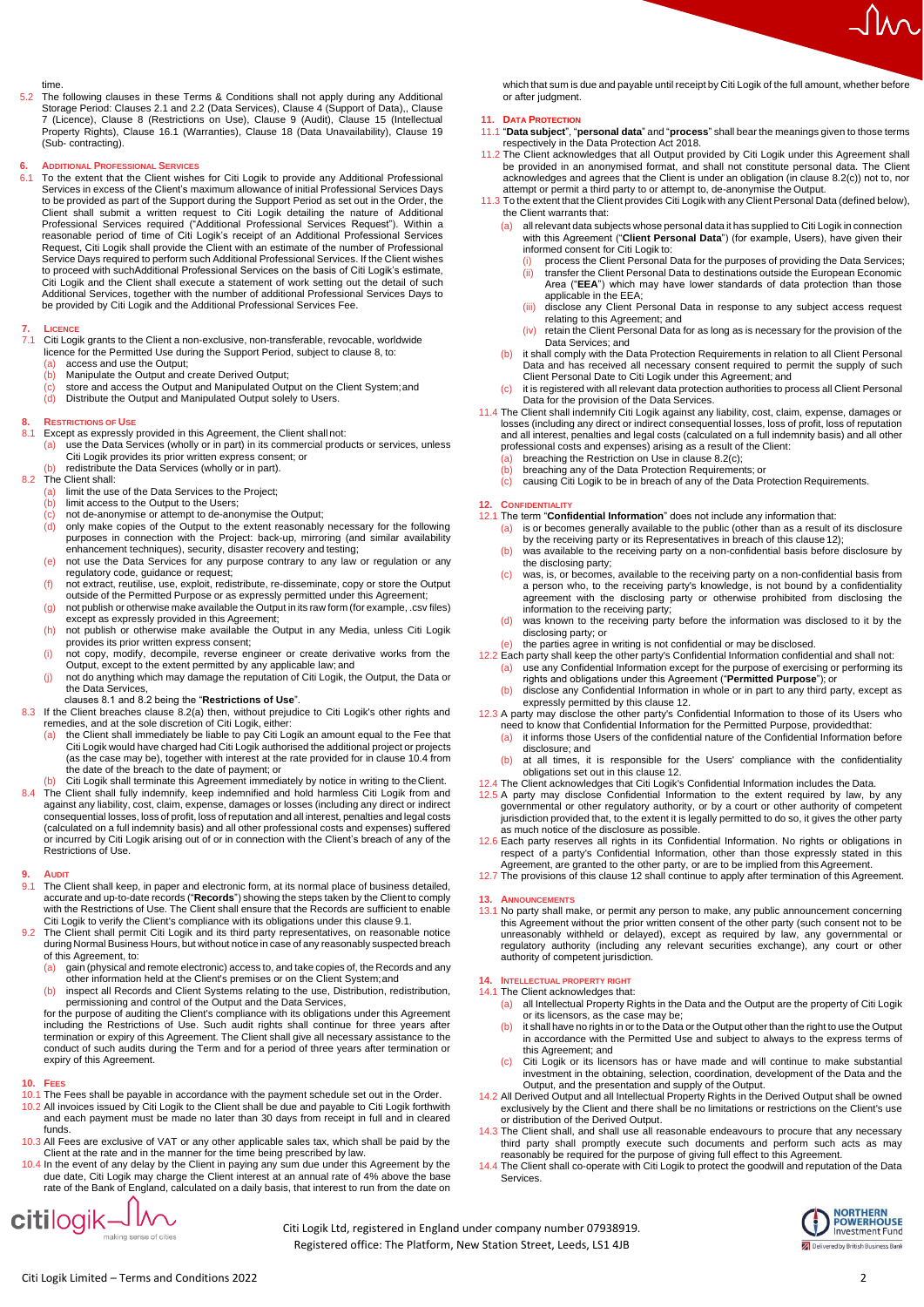

14.6 The Client acknowledges that reference in any element of the Output to trade names or proprietary products where no specific acknowledgement of such names or products is made does not imply that such names or products may be regarded by the Client as free for general use, outside the scope of the use of the Data Services authorised by this **Agreement** 

### **15. INTELLECTUAL PROPERTY RIGHTS OBLIGATION**

- 15.1 Citi Logik undertakes to defend the Client from and against any claim or action that the provision, receipt or use of the Output (wholly or in part) infringes any UK Intellectual Property Right of a third party ("**IPR Claim**") and shall be responsible for any losses, damages, costs (including all legal fees) and expenses incurred by or awarded against the Client as a result of, or in connection with, any such IPR Claim, provided that, if any third party makes an IPR Claim, or notifies an intention to make an IPR Claim against the Client, the Client shall:
	- (a) promptly notify Citi Logik of the IPR Claim;<br>(b) not make any admission of liability in relation
	- not make any admission of liability in relation to the IPR Claim without the prior written consent of Citi Logik;
	- (c) at Citi Logik's request and expense, allow Citi Logik to conduct the defence of the IPR Claim including settlement; and
- (d) at Citi Logik's expense, co-operate and assist to a reasonable extent with Citi Logik's defence of the IPR Claim.
- 15.2 Clause 15.1 shall not apply where the IPR Claim in question is attributable to: (a) the negligence or intentional misconduct of the Client, its employees and agents;
	- (b) possession, use, development, modification or retention of the Output (wholly or in part) by the Client other than in accordance with this Agreement, provided that the obligations in clause 15.1 shall not apply to the extent that the relevant Claim was attributable to the use of any Manipulated Data; or
	- (c) use of the Output (wholly or in part) in combination with any data not supplied or specified by the use of<br>by Citi Logik to the extent that the infringement would have been avoided by the use of the Output (wholly or in part) not so combined.
- 15.3 If any IPR Claim is made, or in Citi Logik's reasonable opinion is likely to be made, against the Client, Citi Logik may at its sole discretion and expense:
	-
	- (a) procure for the Client the right to continue using, developing, modifying or retaining<br>the Output (wholly or in part) in accordance with this Agreement;<br>(b) modify the Output (wholly or in part) so that they cease to b
	-
	- $\begin{pmatrix} c \\ c \end{pmatrix}$  replace the Output (wholly or in part) with non-infringing items; or (d) terminate this Agreement immediately by notice in writing to the (d) terminate this Agreement immediately by notice in writing to the Client and reimburse any Fees paid by the Client as at the date of termination (less a reasonable sum in respect of the Client's use of the Output to the date of termination) on return of the Output
- and all copies of each of them. 15.4 This clause 15 constitutes the Client's sole and exclusive right and remedy and Citi Logik's (including Citi Logik's employees', agents' and sub-contractors') entire obligations and liability in respect of IPR Claims and, for the avoidance of doubt, is subject to clauses 17.1, 17.2 and 17.4.

### **16. WARRANTIES**

- 
- 16.1 Citi Logik warrants that it has the right to grant the Licence to the Client. 16.2 Except as expressly stated in this Agreement, all warranties, conditions and terms, whether express or implied by statute, common law or otherwise are hereby excluded to the extent permitted by law.
- 16.3 The Client acknowledges that Citi Logik's ability to provide the Data Services is dependent on certain third parties providing certain data to Citi Logik, such data forming the basis of the Data.
- 16.4 Without limiting the effect of clause 16.2, Citi Logik does not warrant that:<br>(a) Citi Logik's use of the Data will be free from interruption;
	- (a) Citi Logik's use of the Data will be free from interruption;<br>(b) Citi Logik's will be able to obtain full access to all of the Data;
	-
	- (c) the Data or Output is accurate, complete, reliable, secure, useful, fit for purpose or timely;
	-
	- (d) the supply of Output will be free from interruption;<br>(e) the Data Services will run or otherwise be accessi (e) the Data Services will run or otherwise be accessible on the Client System; or  $\frac{1}{10}$  the Output has been tested for use by the Client. Named Users or any third par
	- the Output has been tested for use by the Client, Named Users or any third party or that the Output will be suitable for or be capable of being used by the Client, Named Users or any third party.

### **17. LIMITATION OF LIABILITY**

- 17.1 Neither party excludes or limits liability to the other party for:<br>(a) fraud or fraudulent misrepresentation;
	- fraud or fraudulent misrepresentation;
	-
	- (b) death or personal injury caused by negligence; or (c) any matter in respect of which it would be unlawful for the parties to exclude liability.
- 17.2 Subject to clause 17.1, Citi Logik shall not in any circumstances be liable whether in contract,<br>tort (including for negligence and breach of statutory duty howsoever arising),<br>misrepresentation (whether innocent or n
	- any loss (whether direct or indirect) of profits, business, business opportunities, revenue,
	- turnover, reputation or goodwill;<br>(b) any loss or corruption (whether direct or indirect) of data or information;
	- (c) loss (whether direct or indirect) of anticipated savings or wasted expenditure (including management time); or
	- (d) any loss or liability (whether direct or indirect) under or in relation to any other contract.
- 17.3 Clause 17.2 shall not prevent claims, which fall within the scope of clause 17.2for: (a) direct financial loss that are not excluded under any of the categories set out in clause 17.2(a) to clause 17.2(d) inclusive; or
	-
- (b) tangible property or physical damage. 17.4 Subject to clause 17.1 and clause 17.2, if the Client becomes aware of a breach of Citi Logik's obligation to provide the Data Services or Support (not including any breach arising out of or in connection with Data Unavailability, which shall be governed by clause 18), the Client shall<br>notify Citi Logik in writing and Citi Logik will, at its option either:<br>(a) where the Data Services (or Support) are not Time
	- Data Services (or Support) in a way which conforms with the terms of this Agreement and remedies the breach; or
	- (b) provide a refund to the Client of the Fees actually paid by the Client in respect of the nonconforming Data Services (or Support) (less a reasonable sum in respect of the Client's<br>use of the Data Services and Support to the date of the Client's notification of the breach),<br>and if Citi Logik does not repeat perfor

within 45 days after the Client gives Citi Logik written notice of relevant breach, or such other

 $\text{citilogik}\_\_\text{making sense of cities}$ 

**OD POWERHOUSE**<br>Investment Fund Delivered by British Bu

time period as agreed by the parties, the Client may terminate this Agreement immediately on written notice, and Citi Logik shall provide a refund to the Client in accordance with clause 17.4(b). The foregoing states the Client's sole and exclusive right and remedy and Citi Logik's (including Citi Logik's employees', agents' and sub-contractors') entire obligations and liability<br>for any breach of Citi Logik's obligation to provide the Data Services and Support.

- 17.5 Subject to clause 17.1 and clause 17.2, Citi Logik's total aggregate liability in contract, tort (including negligence and breach of statutory duty howsoever arising), misrepresentation (whether innocent or negligent), restitution or otherwise, arising in connection with the performance or contemplated performance of this Agreement or any collateral contract shall<br>in all circumstances be limited to GBP Ten million pounds (£10,000,000).<br>17.6 Any Delivery Dates set out in the Order are approxima
- of the essence. Citi Logik shall not be liable for any delay in delivery of the Data Services that is caused by an event within the scope of clause 22, any Data Unavailability or the Client's failure to provide Citi Logik with adequate instructions in accordance with clause 2.2 or any other instructions that are relevant to the supply of the Data Services.
- 17.7 Citi Logik shall not be responsible for any reliance by third parties on the Data Services, and the Client shall indemnify, keep indemnified and hold harmless Citi Logik from and against any liabilities, costs, claims, expenses, damages or losses (including any direct or indirect consequential losses, loss of profit, loss of reputation and all interest, penalties and legal costs (calculated on a full indemnity basis) and all other professional costs and expenses) suffered or incurred by Citi Logik arising out of or in connection with any claim brought by a third party in relation to its reliance on the Data Services.

### **18. DATA UNAVAILABILITY**

- 18.1 Citi Logik shall not be in breach of this Agreement nor liable for any delay in performing, or any failure to perform, any of its obligations under this Agreement if such delay or failure arises<br>or results from or in connection with the unavailability, delay in delivery, errors in, or incompleteness of, data from a third party source which is required for the provision of Data
	- and/or the Output ("**Data Unavailability**"). In such circumstances:<br>(<mark>a)</mark> where the Data Services are not Time Specific, Citi Logik shall be entitled to a reasonable extension of the time for performing such obligations. If the period of delay or non- performance continues for a period in excess of 2 months, the Client may<br>terminate this Agreement by giving 10 working days' written notice to Citi Logik. Where<br>the Client gives notice to terminate under this claus the Client any Fees paid by the Client in relation to the Data Services affected by the Data Unavailability (less a reasonable sum in respect of the Client's use of the Data Services to the date on which the Data Unavailability occurred); or
	- (b) where the Data Services affected by the Data Unavailability are Time Specific, the<br>Client may request that Citi Logik provides either:<br>(i) such Data Services on a different Data Capture Date; or
		-
		- (ii) a refund of any Fees paid by the Client in relation to the Data Services affected by the Data Unavailability (less a reasonable sum in respect of the Client's use of the Data Services to the date on which the Data Unavailability occurred).
- 18.2 Clause 18.1 constitutes the Client's sole and exclusive right and remedy and Citi Logik's<br>(including Citi Logik's employees', agents' and sub-contractors') entire obligations and<br>liability in respect of any occurrence is subject to clauses 17.1, 17.2 and 17.4.

## **19. SUB-CONTRACTING**

19.1 The Client shall not grant a sub-licence to access and/or use the Data Services, nor otherwise permit the access and/or use of the Data Services, to any third party subcontractor unless the identity of such sub-contractor is set out in the Order as a Named User, or Citi Logik otherwise provides its prior written consent.

Citi Logik Ltd, registered in England under company number 07938919. Registered office: The Platform, New Station Street, Leeds, LS1 4JB

- **20. TERMINATION** 20.1 Without prejudice to any rights that have accrued under this Agreement or any of its rights or remedies, either party may terminate this Agreement with immediate effect by giving written notice to the other party if:
	- (a) the other party commits a material breach of any term of this Agreement (other than failure to pay any amounts due under this Agreement) and (if that breach is remediable) fails to remedy that breach within a period of 30 days after being notified in writing to do so;
	- (b) the other party: suspends, or threatens to suspend, payment of its debts; is unable to pay its debts as they fall due or admits inability to pay its debts; (being a company) is deemed unable to pay its debts within the meaning of section 123 of the Insolvency Act 1986; (being an individual) is deemed either unable to pay its debts or as having no reasonable prospect of so doing, in either case, within the meaning of section 268 of the Insolvency Act 1986; or (being a partnership) has any partner to whom any of the events in this clause 20.1(b) apply;
	- (c) the other party commences negotiations with all or any class of its creditors with a view to rescheduling any of its debts, or makes a proposal for or enters into any compromise or arrangement with its creditors other than (in the case of a company) for the sole purpose of a scheme for a solvent amalgamation of that other party with
	- one or more other companies or the solvent reconstruction of that other party;<br>(d) a petition is filed, a notice is given, a resolution is passed, or an order is made, for or in connection with the winding up of that other party (being a company) other than for the sole purpose of a scheme for a solvent amalgamation of that other party with one or more other companies or the solvent reconstruction of that other party;
	- (e) an application is made to court, or an order is made, for the appointment of an administrator, or if a notice of intention to appoint an administrator is given or if an<br>administrator is appointed, over the other party (being a company);<br>(f) the holder of a qualifying floating charge over the assets of
	- company) has become entitled to appoint or has appointed an administrative receiver; (g) a person becomes entitled to appoint a receiver over the assets of the other party or
	-
	- a receiver is appointed over the assets of the other party;<br>(h) a creditor or encumbrancer of the other party attaches or takes possession of, or a<br>distress, execution, sequestration or other similar process is levied or e sued against, the whole or any part of the other party's assets and that attachment or process is not discharged within 14 days;
	- (i) any event occurs or proceeding is taken with respect to the other party in any jurisdiction to which it is subject that has an effect equivalent or similar to any of the events mentioned in clause 20.1(b) to clause 20
	- (j) the other party suspends or ceases, or threatens to suspend or cease, carrying on all or a substantial part of its business.